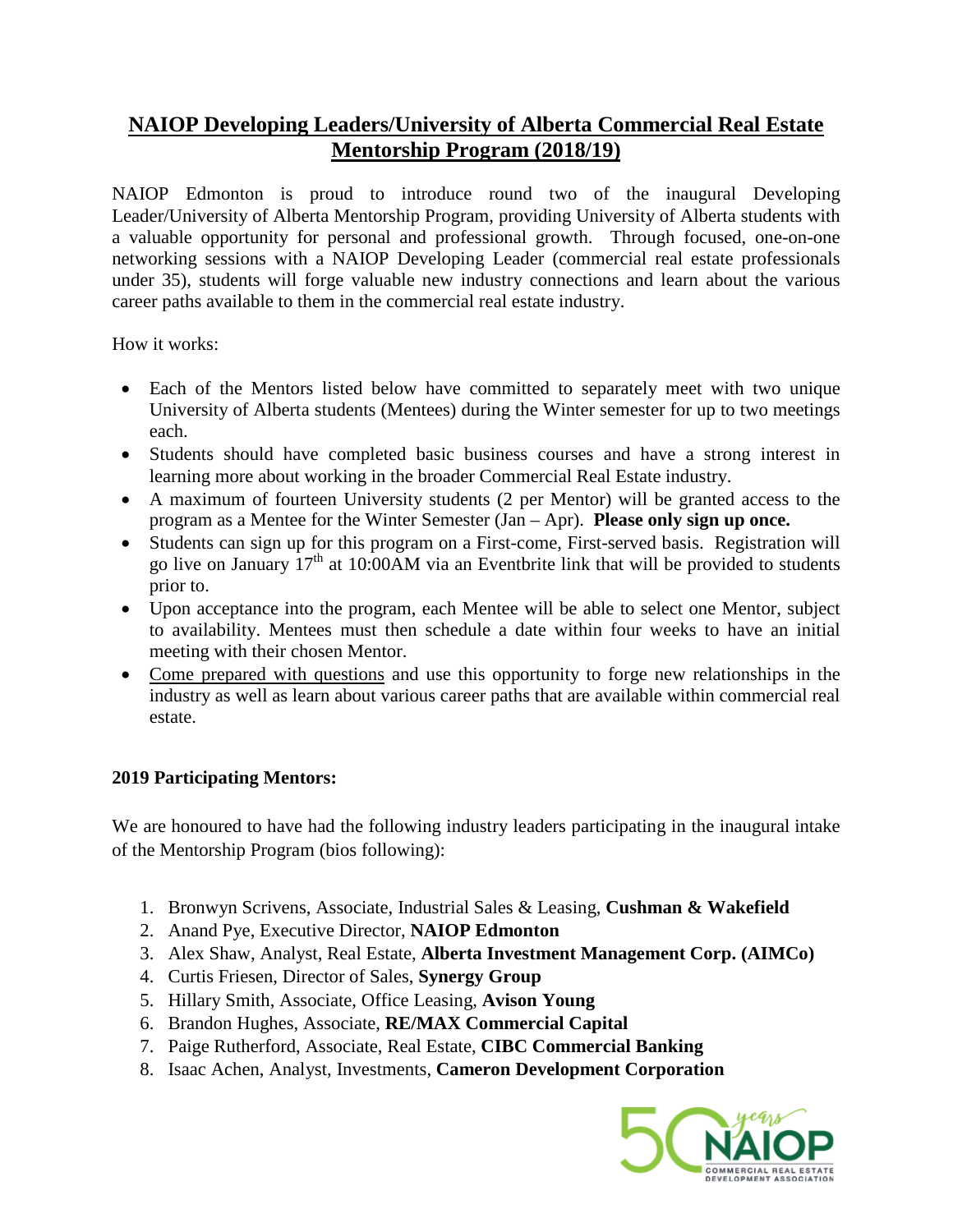### **NAIOP Developing Leader Mentor Bios**



Bronwyn Scrivens ASSOCIATE | INDUSTRIAL SALES & LEASING Cushman & Wakefield Edmonton

2700 TD Tower, 10088 102 Avenue, Edmonton Bronwyn.Scrivens@cwedm.com 780.429.9389

Bronwyn Scrivens joined the Edmonton Cushman & Wakefield Industrial team after working in Commercial Real Estate lending. She gained a broad knowledge of the various aspects of commercial real estate in Alberta and has continued this specialization in industrial sales and leasing. Bronwyn's experience includes being appointed by national, international and local Tenants/Purchasers and Landlords/Vendors as an exclusive agent to locate properties, complete lease and sale transactions and market vacancies.

She began her education at the University of Alberta School of Business where she studied for two years before transferring to Cornell University. While at Cornell, she studied Hospitality and Facilities Management, Majoring in Commercial Real Estate studies. Bronwyn also began obtaining her Certificate in Real Estate Development through New York University. In 2018, Bronwyn was awarded the Prologis and NAIOP Inclusion in Commercial Real Estate Award, chosen from 75 applicants across North America. Through this, she also obtained her Certificate of Advanced Study in Commercial Real Estate Development through NAIOP. This education combined with her experience and relationships in Alberta have allowed her to provide value to a diversity of transactions and better provide for her clients' needs.

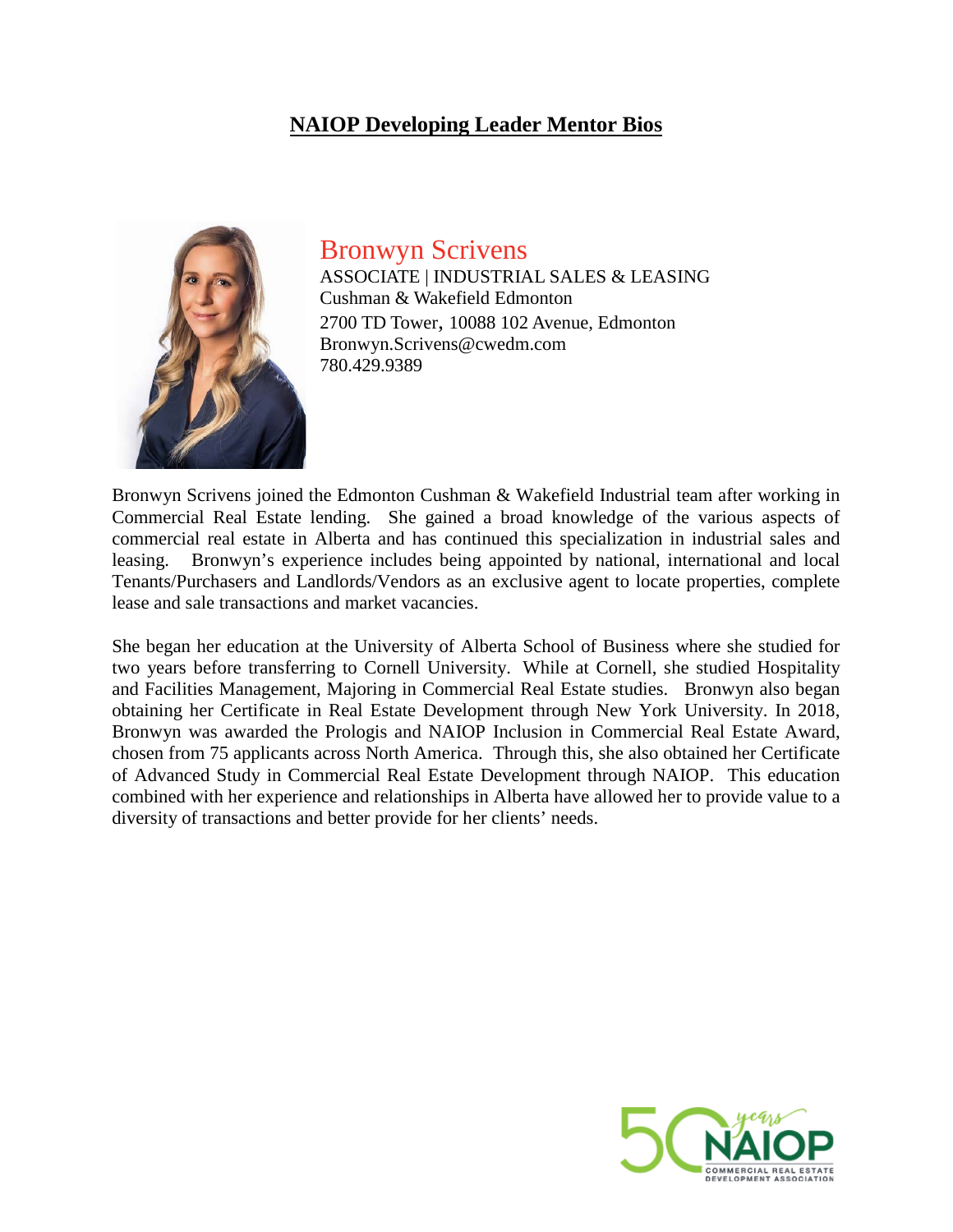

Anand Pye EXECUTIVE DIRECTOR NAIOP Edmonton anandpye@gmail.com 780.993.4781

Anand is the Executive Director of NAIOP Edmonton an international association for commercial and industrial developers. There, he leads the organization's advocacy agenda, connecting developers with political and administrative leaders in the Edmonton Region. He also leads the creation of education programs in commercial real estate, membership, sponsorship and over 20 large networking and other events a year.

Anand is proud of the work NAIOP does to advance and support the development industry in Edmonton. His favorite NAIOP event is the "Developing Leaders' 20 Questions" events, which are intimate opportunities for 20-30 young professionals to interview a Commercial Real Estate industry leader.

Anand is also actively involved in the arts. He is the President of Grindstone Theatre, Edmonton's fastest growing indie theatre company which just opened a new comedy bar off Whyte Avenue. He is also part of the team bringing Nuit Blanche Back to Edmonton in 2018. He is the past vice-chair of the Edmonton Transit Service Advisory board and recently spoke at Pecha Kucha 29 about the benefits of Bus Rapid Transit to supplement existing bus routes. Through these roles Anand has gained the connections to thought leaders in Edmonton and a deep understanding of the connection between real estate and city building.

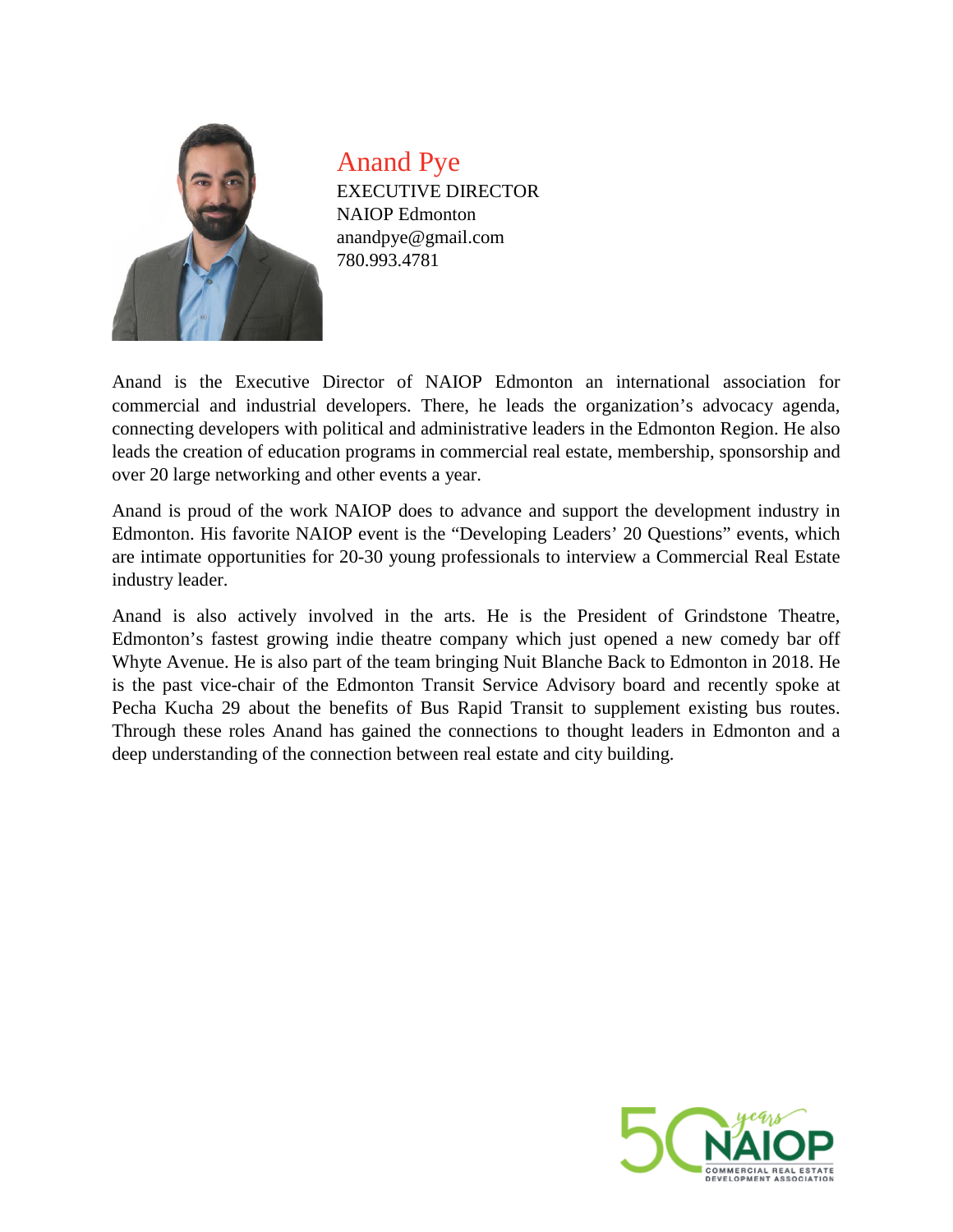

Alex Shaw ANALYST, REAL ESTATE Alberta Investment Management Corp. 1100 - 10830 Jasper Avenue, Edmonton alex.shaw@aimco.alberta.ca 780.392.3971

Alex is part of AIMCo's Real Estate team where he is involved in new acquisitions, developments and the daily management of AIMCo's \$13.6 billion real estate portfolio. On behalf of its clients, AIMCo's Real Estate portfolio holds a diversified mix of assets including long term, direct investments in quality office, retail, industrial and multi-unit residential properties located in Canada's major cities, and non-Canadian properties in markets with long term growth characteristics.

Alex holds a Bachelor of Commerce in Finance from the University of Alberta and is a 2019 CFA Level III Candidate.

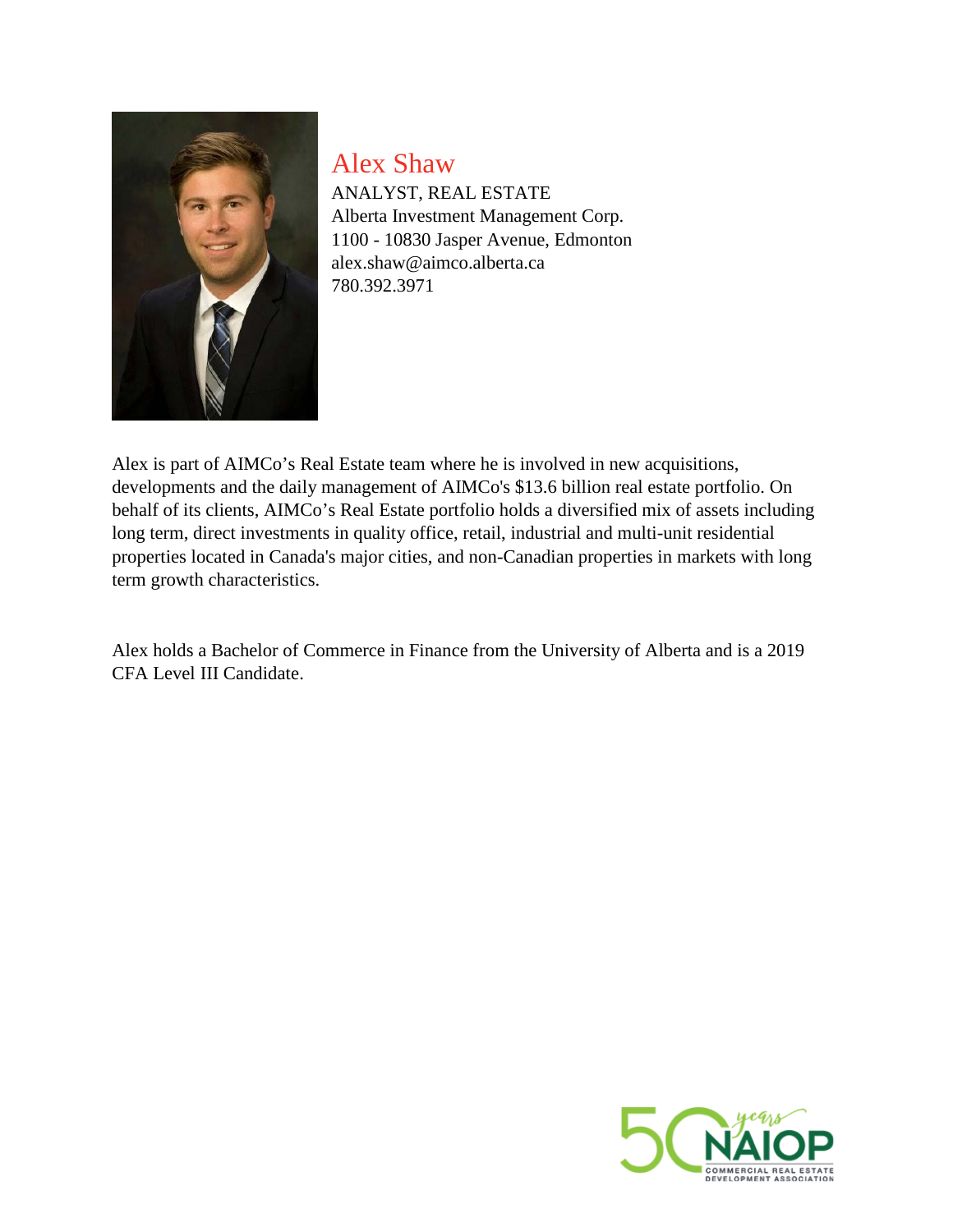

Curtis Friesen DIRECTOR OF SALES Synergy Group of Companies 110 Carleton Drive, St. Albert cfriesen@synero.com 780.458.4095

Curtis Friesen is the Director of Sales for Synergy Group of Companies; a group of companies capable of providing complete building solutions including: commercial construction through Synergy Projects Ltd., facilities maintenance services with Synero Inc., and commercial furnishings and prefabricated interior wall solutions Innerspaces Business Furnishings Inc. Curtis has been in the commercial real estate industry since 2011, spending 5 years in Retail leasing and sales with Avison Young and transitioning from brokerage to commercial construction in 2016.

Curtis spread his B Comm over 6 years and four universities before settling into Edmonton as home; starting at the University of Regina, and making rounds through the University of Saskatchewan, Simon Fraser, King's University College here in Edmonton. During that time, he benefited from the technical knowledge and teaching style each school had to offer, while learning the interpersonal skills required to succeed in a sales and leadership role within an organization.

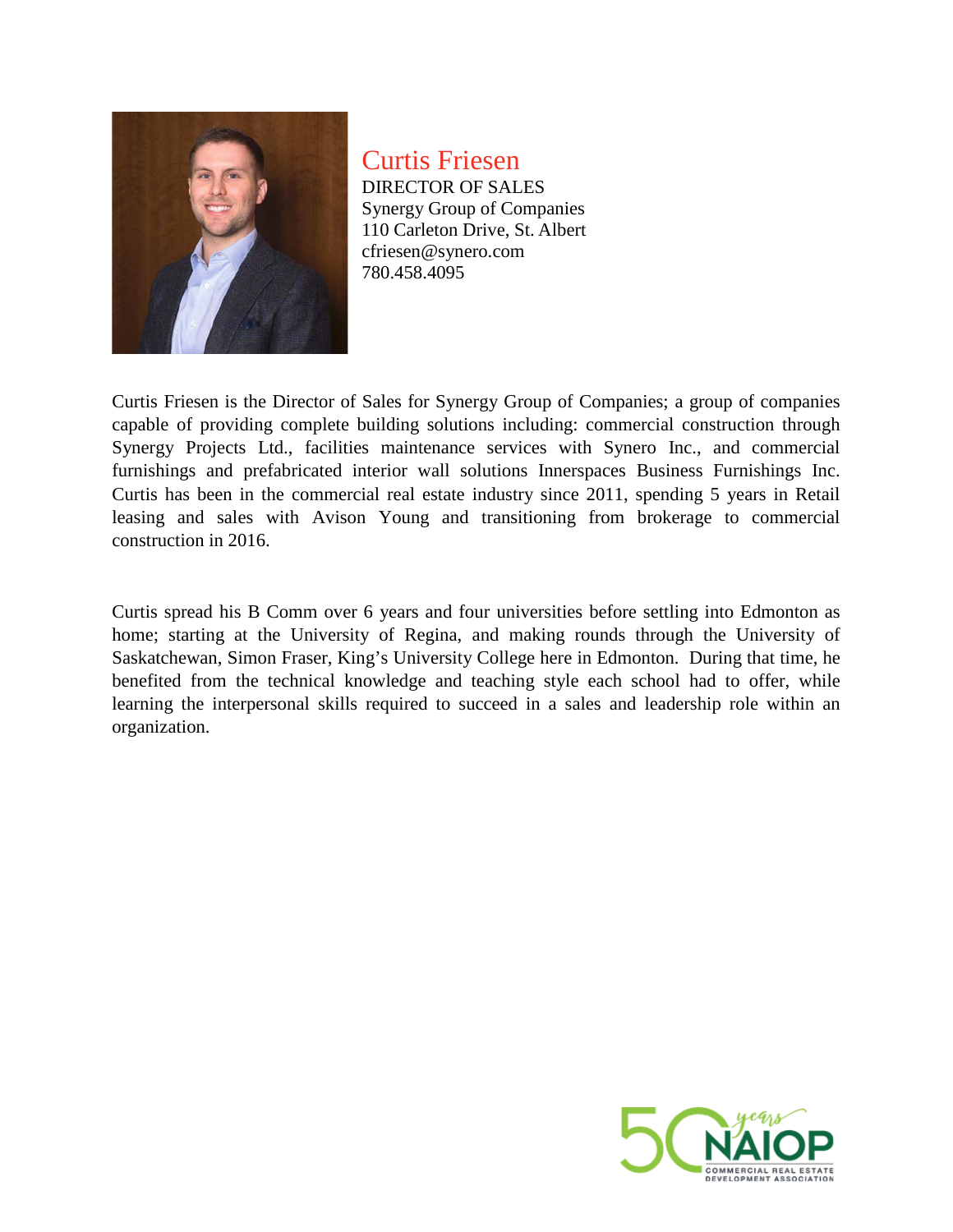

Hillary Smith

ASSOCIATE | OFFICE LEASING Avison Young Suite 2800, Bell Tower, 10104-103 Ave, Edmonton Hillary.Smith@avisonyoung.com 780.429.7564

Hillary Smith joins Avison Young as an Associate with the Edmonton Office Team. Prior to joining Avison Young, Hillary worked as an Associate with another international brokerage, where she focused on office leasing and sales. Hillary focuses on both Landlord and Tenant representation and has successfully completed numerous transactions in both downtown and suburban Edmonton.

Prior to her career in commercial real estate, Hillary spent 11 years in the recruitment industry. In this role, she worked with both local and national businesses to fill key vacancies and ensure they had the foundation and strength in their human capital to achieve their organizational goals. Hillary's experience in understanding client needs and putting together creative solutions attributed to her achieving the top producer award for her area of business for 3 consecutive years as well as the President's Club award for superior achievement for 2 consecutive years.

Hillary was born and raised in Edmonton and is enthusiastic about being a part of the growth and change within the community. She sits on the NAIOP Developing Leaders Committee where she is passionate about creating programs and initiatives to engage, support and develop the next generation of leaders in the industry.

#### **Education**

Bachelor of Commerce (Management Major) – MacEwan University

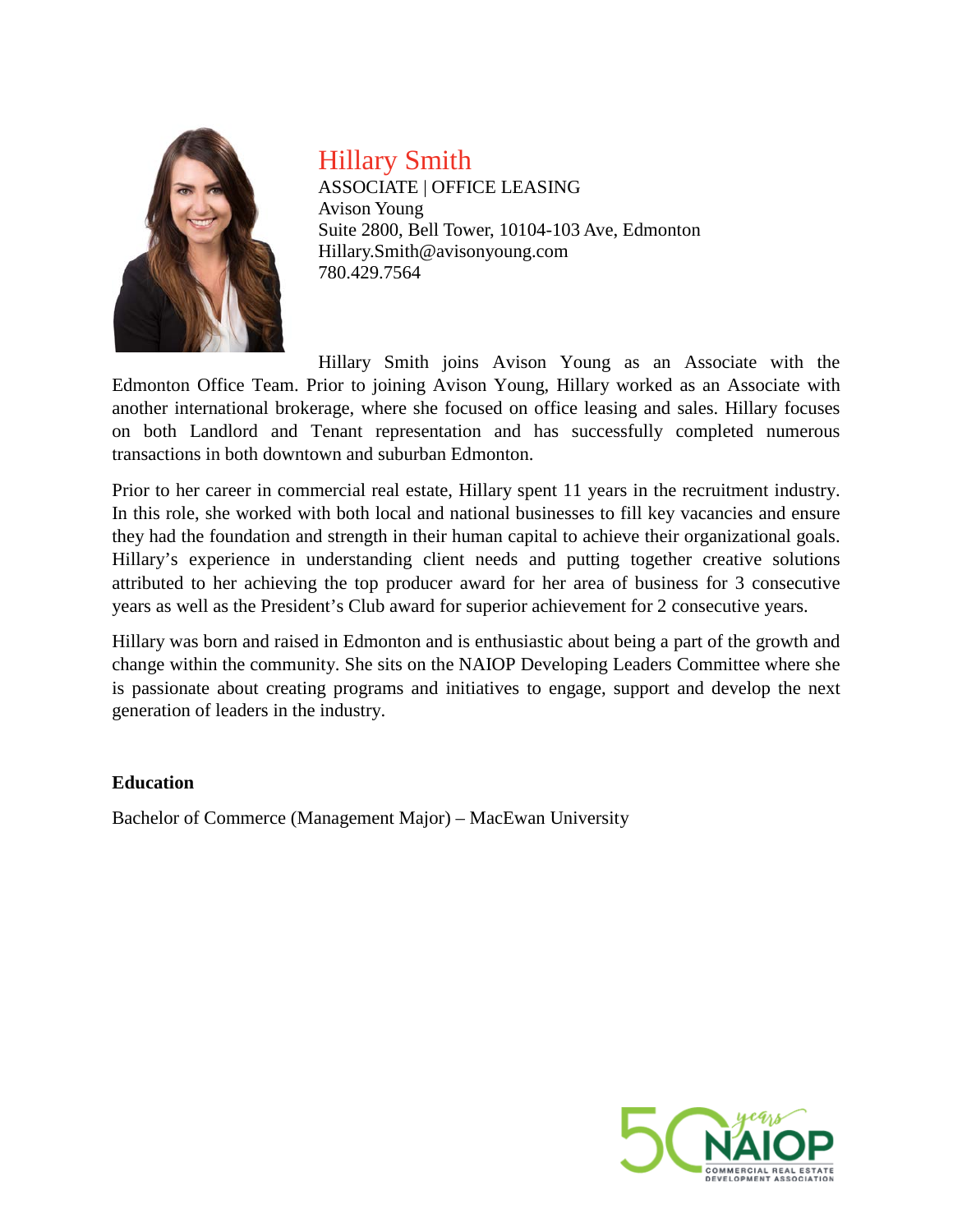

# Brandon Hughes

ASSOCIATE RE/MAX Commercial Capital Ritchie Mill, #302 10171 Saskatchewan Dr., Edmonton brandon@rcedm.ca 780.966.0699

Brandon is in his 3<sup>rd</sup> year with RE/MAX Commercial Capital, a family run commercial real estate brokerage and property management firm. He is a licensed commercial agent and property manager with RECA; as well Scott Hughes (Brandon's Dad) is Broker/Owner of the firm. RE/MAX Commercial Capital Property Management oversees 280 residential doors spread over 70 properties throughout Edmonton as well as the following commercial buildings: *Northwood Plaza*, a 22,000 SF retail centre anchored by TD Bank; *Sheffield Industrial*, a multi-tenant 21,500 SF industrial building and *The Ritchie Mill*, a historic landmark in Old Strathcona consisting of 22,200 SF of office space spread over 4 floors. Brandon has played a key role in securing qualified Tenants to fill vacancies quickly and efficiently within the above portfolio. He's well versed in sourcing leads, conducting tours, preparing and executing lease documents and handling Tenant move-ins and stabilizing income-producing properties for their respective owners.

Brandon has been immersed in commercial real estate throughout his entire life; his Dad Scott is in his 28<sup>th</sup> year as a commercial real estate broker and has vast knowledge and experience in joint ventures, development and asset management. He's transacted an aggregate value in excess of \$1 billion throughout his career and has consistently won national brokerage awards for production achievements serving both private and public sectors. Brandon works closely with his Dad in securing deals, listings and mandates as well as representing Tenant's, Landlord, Buyers and Sellers, both locally and internationally.

When he's not at work Brandon enjoys playing hockey, basketball, staying fit, riding motorcycles and is passionate about almost all sports. In 2014 Brandon was involved in Youth With a Mission (YWAM) where he spent 3 months overseas in Switzerland followed by a 4 month outreach in South Africa.

#### **Professional Affiliations**

Urban Development Institute (UDI)

Commercial Real Estate Development Association (NAIOP)

Commercial Real Estate Women (CREW) Network

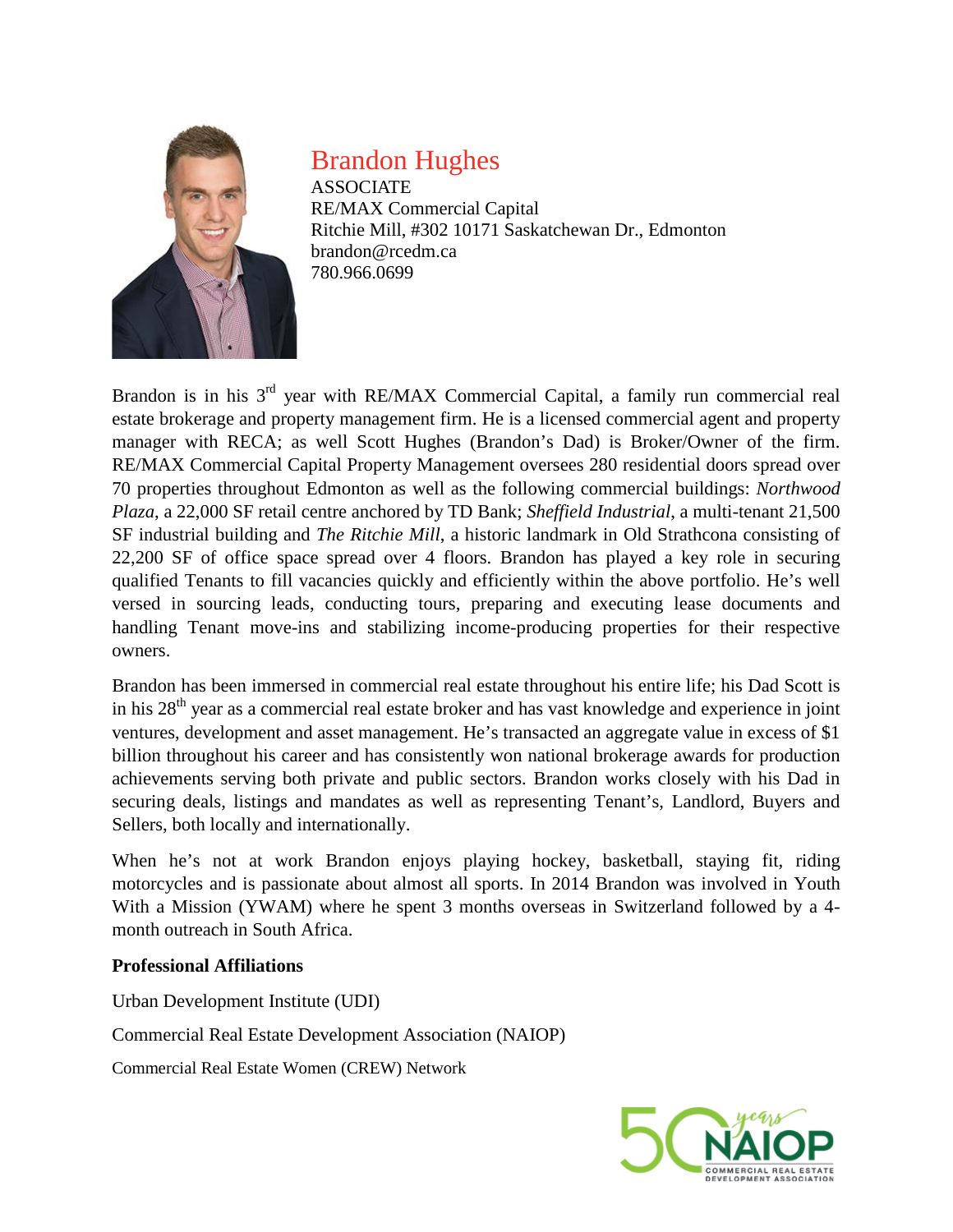

Paige Rutherford ASSOCIATE, REAL ESTATE FINANCE DIVISION CIBC Commercial Banking 10102 Jasper Ave – 2nd Floor, Edmonton paige.rutherford@cibc.com 780.969.3436

Paige Rutherford is a Manager with CIBC's Real Estate Finance Division where she focuses exclusively on providing financing to real estate companies on both an interim/construction and term basis. Paige holds a Bachelor of Commerce in Finance and Marketing from the University of Alberta. Outside of work she enjoys the outdoors, is an avid equestrian and aspiring mountaineer.